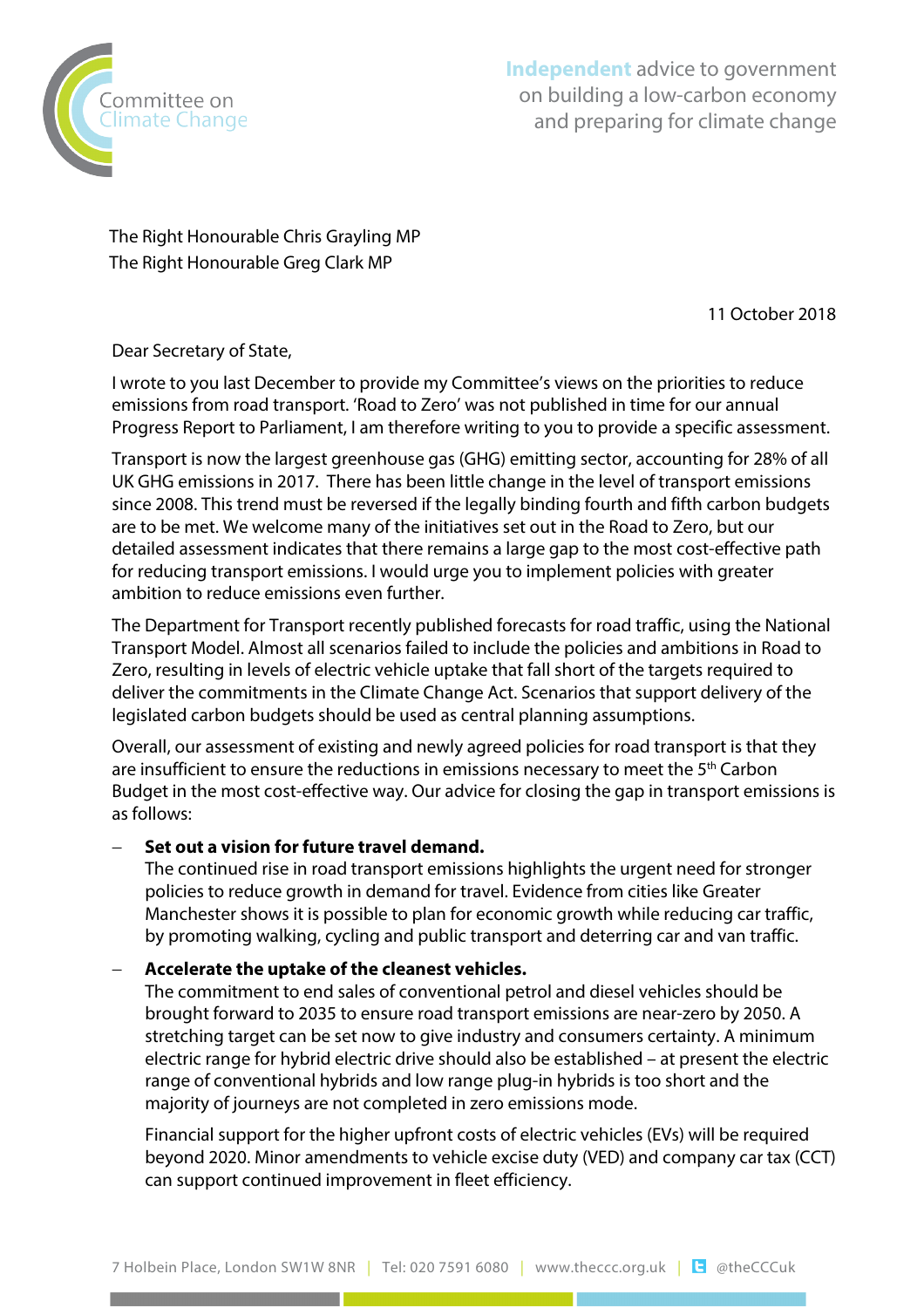− **Reduce risks and costs to vehicle manufacturers by providing clarity on new car and van targets beyond 2020 and tighten testing procedures.** 

Stretching  $CO<sub>2</sub>$  targets for new cars and vans are needed beyond 2020 to drive a higher uptake of EVs. While a number of loopholes in the emissions testing regime have been addressed with the move to WLTP, there is evidence that car manufacturers intend to report artificially high emissions under the new test, making it easier to report emissions reductions over the course of the 2020s. The consumer is cheated by this approach. A real-world driving test using a portable device or the monitoring of fuel consumption meter data would help reinforce the new standards, as recently endorsed by the European Parliament Environment committee.

− **Address supply issues and long waiting times for electric vehicles.**

This is an emerging market and it is important that consumers have confidence to purchase EVs. Vehicle manufacturers are releasing new EV models, but there is increasing evidence that production volumes are insufficient, with demand outstripping supply for many models, resulting in long waiting times. We recommend the Government reviews the operation of the EV market, to establish whether the willingness of manufacturers and dealers to sell EVs is a barrier to uptake.

#### − **Support the efficient rollout of affordable EV charging infrastructure.**

New steps to increase the availability of EV charge points were a welcome feature of Road to Zero, including the commitment that all new homes should be EV-ready and that new street lighting should include charge points. Next year we will publish advice on the number and types of charging points required to achieve high levels of EV uptake in the UK. A wider assessment of the barriers to uptake from reliability and unfamiliarity issues should also be undertaken. Drivers report that chargers are unreliable and difficult to use and that coverage in certain areas of the country is lacking.

#### − **Tackle emissions from trucks.**

New HGV CO<sub>2</sub> targets for 2025 and 2030, in line with the EU proposals, would provide a clear direction of travel for the truck sector. We welcome the target of a 15% reduction in emissions by 2025 from fleet operators. There will be a need to move beyond the current voluntary approach should real emissions reductions not be delivered, otherwise opportunities to improve logistics and encourage eco-driving techniques will be missed.

Detail to support my Committee's recommendations is contained in the Annex to this letter. I am confident that the implementation of the recommendations in the Annex will reduce emissions and bring significant benefits to the UK economy, in line with the vision the Prime Minister presented at the recent Zero Emissions Vehicle Summit.

I'm copying this letter to the Minister of State for Energy and Clean Growth, Claire Perry MP, and the Parliamentary Under Secretary of State for Transport, Jesse Norman MP.

Yours sincerely,

Lord Deben **Chairman**, Committee on Climate Change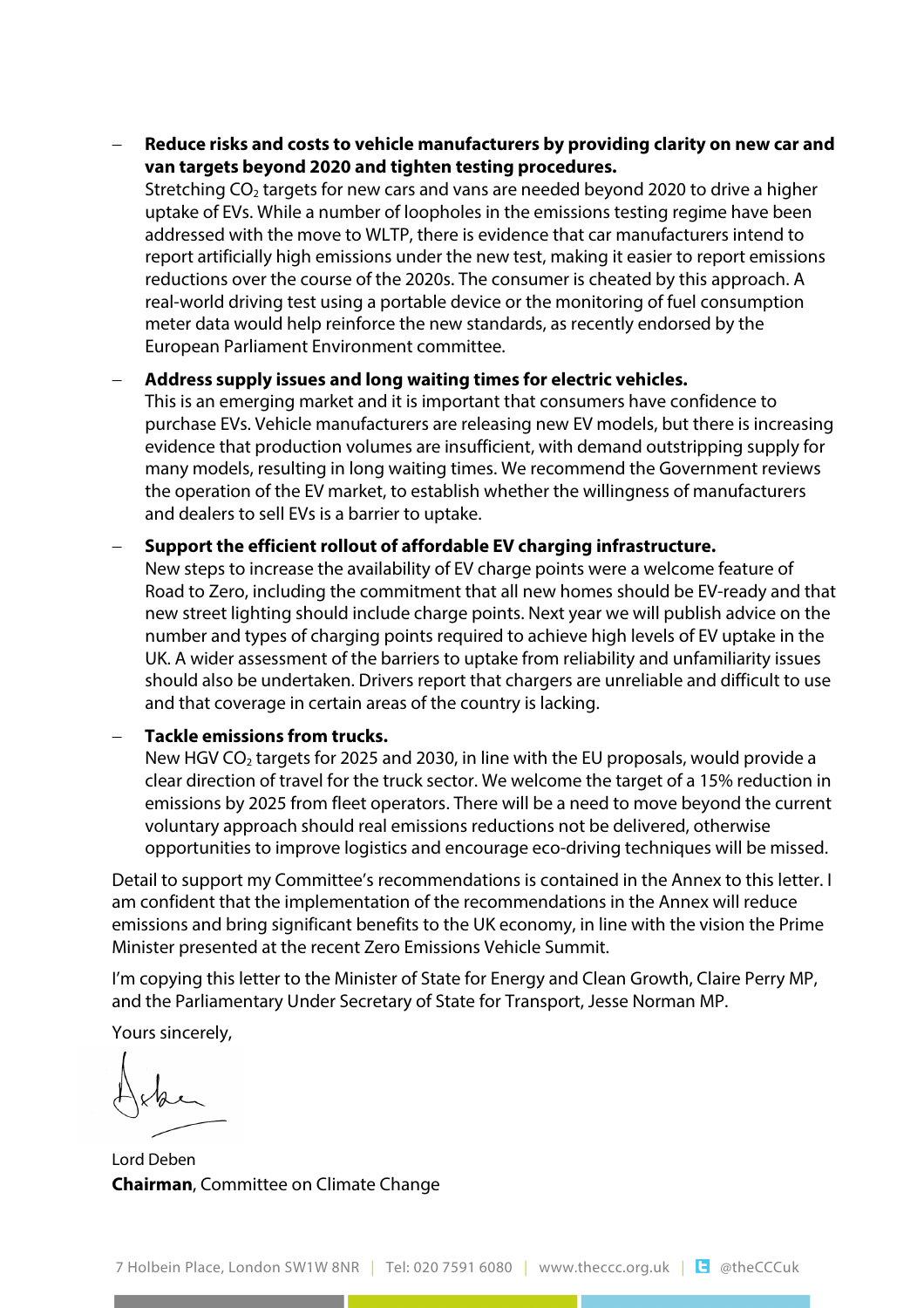# **Annex**

The Committee's annual Progress Report in June highlighted that as emissions in other sectors have reduced, transport has grown as an overall share of emissions. At 126 MtCO<sub>2</sub>e, domestic transport is now the largest-emitting sector of the UK economy, representing 28% of greenhouse gas emissions (GHG) in 2017.

The Department for Transport (DfT) recently published its latest set of road traffic forecasts using the Department's National Transport Model. These forecasts represent the Department's strategic view of future road travel demand for a number of different scenarios. Almost all the scenarios (6 out of 7) do not reflect policies and ambitions laid out in the Road to Zero strategy, including only previously implemented, adopted and agreed policies. This results in a far lower level of electric vehicle uptake, with only 25% of vehicle kilometres powered by electric motors in 2050. This level of electric vehicle uptake is incompatible with meeting the Climate Change Act and should not be used as a central planning assumption as it is in violation of the Government's legal obligations. The low level of electric vehicle uptake forecast on the basis of existing policies also demonstrates the need for further action in this area.

### **Set out a vision for future travel demand**

As highlighted in our Progress Report, the work of the Commission on Travel Demand, an independent research group led by Leeds University, showed that policy can impact demand and local planners can use a combination of transport and land-use policy to support a vision for their area, rather than simply providing for forecasts of travel demand growth that may not adequately consider the wide range of potential societal and technological changes that may occur over the coming years (Box A[1](#page-2-0)). <sup>1</sup> By not considering the potential to shift behaviour alongside the possible technological changes, the Road to Zero strategy has missed opportunities to reduce greenhouse gas emissions, alongside improving air quality, and delivering other health benefits.

#### **Box A1.** Transport planning policies in cities around the world

Globally, there are many examples of cities proactively planning for economic growth whilst reducing or holding steady car traffic. Common features of these strategies are setting a vision to achieve multiple objectives for cleaner, more prosperous cities with good travel connections. In 2016, Transport for Greater Manchester developed a 2040 Transport Strategy, in collaboration with District Councils, Local Bodies and Authorities. The strategy adopts a 'decide and provide' approach to transport planning. The new approach set out a vision for sustainable growth, protecting the environment, improving quality of life and developing an innovative city-region through the creation of an integrated, sustainable, and well-coordinated transport system that supports a wide range of different travel needs. The strategy has received widespread support through public and stakeholder consultation.

The Norwegian Government has asked cities in Norway to estimate what kinds of investment they would need to enable them to thrive without growing traffic levels. Elsewhere, a number of cities already plan to reduce the number of cars in the city. Hamburg and Berlin have committed

<span id="page-2-0"></span><sup>1</sup> Marsden, G. et al. (2018) *All Change? The future of travel demand and the implications for policy and planning. First Report of the Commission on Travel Demand.*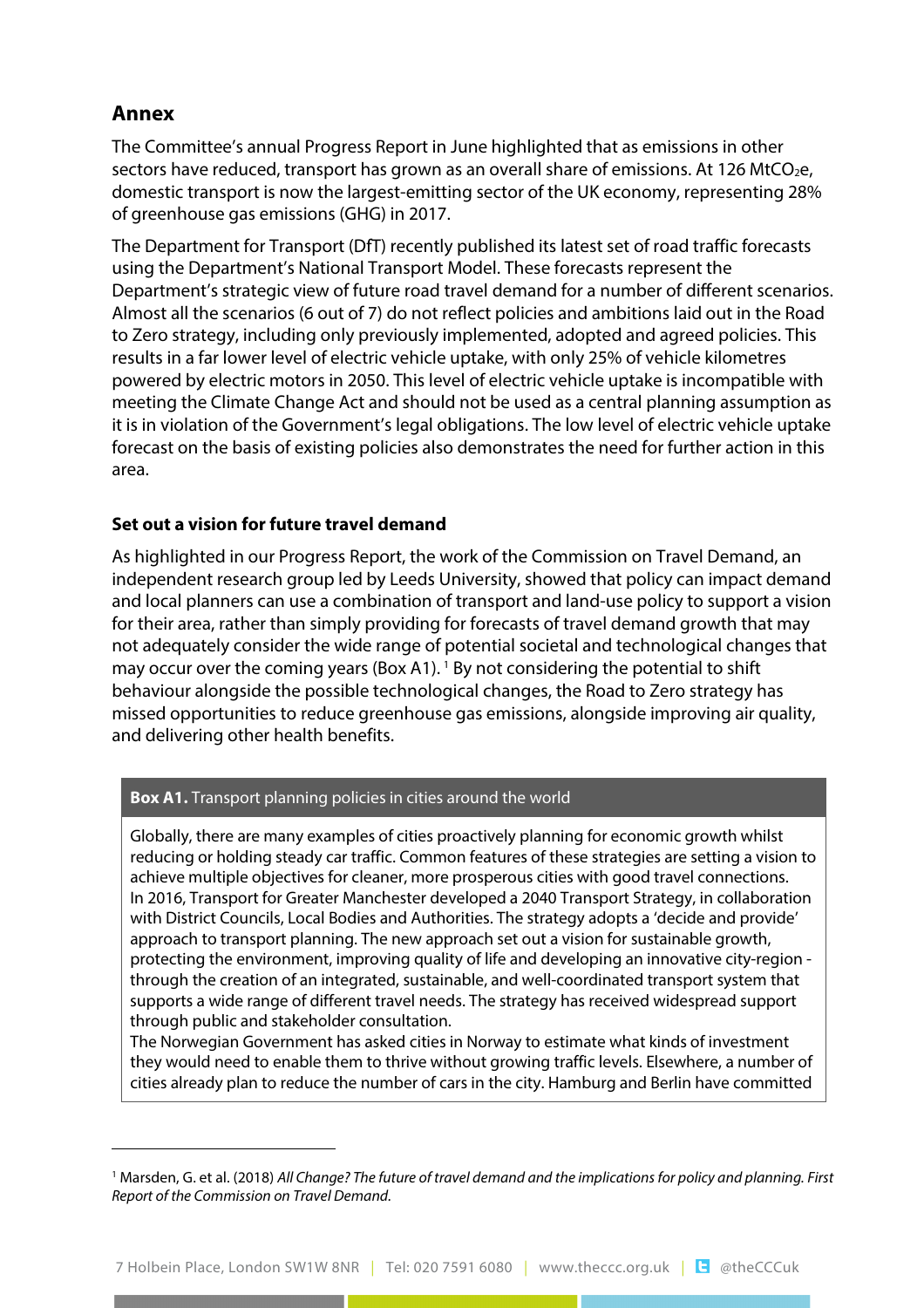#### **Box A1.** Transport planning policies in cities around the world

to increasing alternative walking & cycling infrastructure. Madrid is planning to ban cars from 500 acres in the city centre, redesign some of its busiest streets for walking and implement an accompanying penalty system. Mexico City and Bogotá have already implemented schemes which restrict the number of cars in the city on certain days of the week, and Paris is also considering a similar approach.

Reducing the number of cars in cities can have a number of benefits. Since introducing a car ban the Spanish city of Ponteverdra has seen reduced traffic fatalities, a 70% reduction in  $CO<sub>2</sub>$ emissions and roughly 75% of car journeys are now made on foot or by bike. This was achieved by banning cars from crossing the city and removing surface parking. Underground car parks were opened on the periphery of the city, traffic lights were replaced with roundabouts and the outer city speed limit was reduced. Whilst the measures have not received with universal approval, they have been achieved with a modest budget, Ponteverdra has had an influx of 12,000 inhabitants and supports a thriving small business sector.

**Source:** CCC analysis based on a number of sources including Marsden, G. et al (2018) *All Change? The future of travel demand and the implications for policy and planning.*

With substantial investment planned in the next few years through the Road Investment Strategy 2 and the creation of the Major Road Network, it is important to ensure that schemes funded by the Government make sense in a broad range of futures, including those with significant changes in the way we travel. By focusing on the economic, environmental and social goals of each area, costly investments in road infrastructure and maintenance which do not support these outcomes can be avoided:

- The Future Generations Commissioner for Wales recently published a report recommending that 'policy and public spending should be clearly contributing to the aspiration of the Wales we want rather than being limited to existing policy thinking. $'^{\mathfrak{2}}$  $'^{\mathfrak{2}}$  $'^{\mathfrak{2}}$ Large uncertainties in the level of traffic forecasted as well as the impacts of additional road building on physical and mental health, noise and air pollution, led to the conclusion that integrated transport solutions as an alternative to travelling by car represented a better contribution to Wales' Well-being goals.
- Housing developments must be designed to ensure new residents can travel without depending on a car. Transport for New Homes have published a report indicating that whilst we urgently need more homes, the places we are building are not sustainable.<sup>[3](#page-3-1)</sup> Whilst the National Planning and Policy Framework is clear that walking, cycling and use of public transport should be encouraged in all new developments, the developments visited as part of the report were found to be shaped around the use of the car as the primary mode of transport, with new homes located away from major urban areas and public transport networks, and advertised on the basis of easy access to the motorway.
- The RAC's annual Report on Motoring has shown that driver's dependency on the car has increased in the last year, with 33% of drivers reporting that they are more dependent on their car now than a year ago.<sup>[4](#page-3-2)</sup> A quarter of this group stated this was

<span id="page-3-1"></span><span id="page-3-0"></span><sup>2</sup> Future Generations Commissioner for Wales(2018) *Transport Fit for Future Generations.*

<span id="page-3-2"></span><sup>3</sup> Transport for New Homes (2018) *Project Summary and RecommendationsJuly 2018.*

<sup>4</sup> RAC (2018) *RAC Report on Motoring 2018: The frustrated motorist*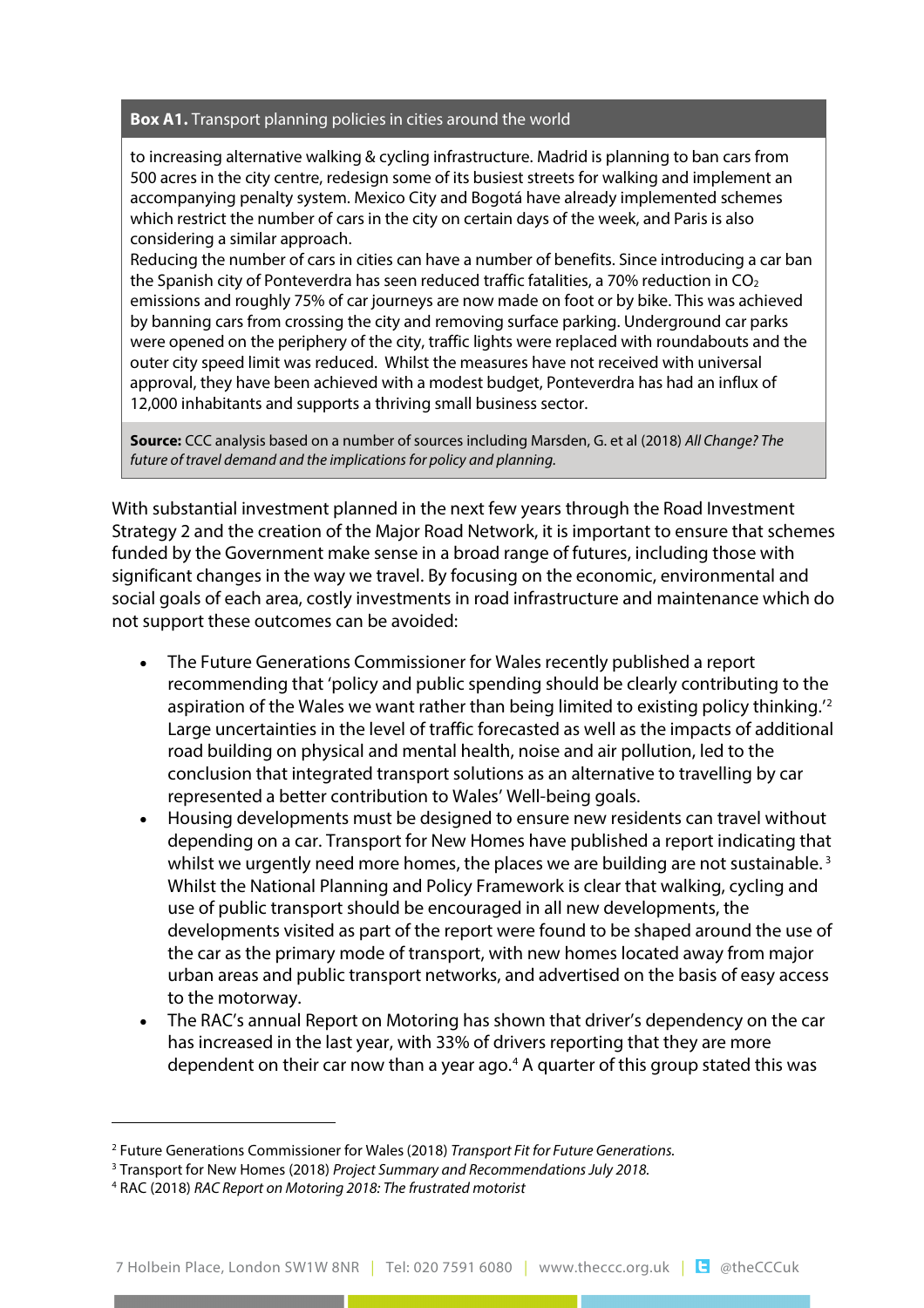due to a deterioration in public transport services, including poorer public transport reliability, higher fares and cuts to the number of local services.

• The Campaign for Better Transport found that there had been a 45% reduction in funding for bus services across England and Wales from 2010/11 to 2017/18, leading to over 200 bus routes being reduced or withdrawn.<sup>[5](#page-4-0)</sup> This decline must be addressed and the Bus Service Operators Grant should be improved to further encourage operators to run the most efficient and cleanest buses. A national strategy for buses could help focus funding and policy across Government and support local investment.

### **Reduce risks and costs to vehicle manufacturers by providing clarity on new car and van targets beyond 2020 and tighten testing procedures**

The European Commission proposal for new car and van  $CO<sub>2</sub>$  post-2020 targets represents a 15% reduction in emissions from 2021 by 2025, and a 30% reduction by 2030. This is insufficiently ambitious. When considered alongside the UK's electric vehicle targets, it would require no increases in the efficiency of conventional vehicles. To meet the Fifth Carbon Budget, a 50% reduction in new car  $CO<sub>2</sub>$  is needed between 2021 and 2030. This need not require further investment in conventional powertrains, but instead full deployment of existing off-the-shelf technologies in conventional vehicles, combined with 60% of new car sales being electric vehicles. The EU Parliament's Environment committee has proposed increasing the level of ambition to a 20% cut in emissions by 2025 and a 45% cut by 2030. [6](#page-4-1) The European Parliament acted on this advice and voted to increase ambition of the proposal to 40% in October. A final decision on the level of emissions cuts required by the EU regulation is expected by early 2019.

The EU proposals include voluntary targets of 15% electric vehicle sales in 2025 and 30% in 2030. Given current sales across different markets (and assuming the UK remains in this calculation in the event of an EU exit), this ambition could be met using only sales from France, Germany and the UK if all three achieve their ambition to be at the forefront of electric mobility and reach a 60% electric vehicle market share in 2030. Given that other countries also offer significant support for electric vehicles, such as the Netherlands and Sweden, a more stretching target would enable car manufacturers to plan electric vehicle sales trajectories in line with government ambitions. According to a recent survey by Transport and Environment, over 60% of British people think that the Government should require carmakers to sell electric cars.<sup>[7](#page-4-2)</sup> The UK Government should set stretching  $CO<sub>2</sub>$  targets for new cars and vans beyond 2020 that go further than the current EU proposals, and should consider the inclusion of a more ambitious electric vehicle sales target.

The EU  $CO<sub>2</sub>$  proposed standards are based on a new test known as WLTP, which was designed to fix some of the issues that led to real-world efficiencies that were far lower than those measured by the previous test, NEDC (Box A2). However, there is new evidence from the Commission to indicate that the industry is manipulating the test results to falsely declare higher figures than those measured by WLTP to set a high baseline value, meaning that fewer

<span id="page-4-1"></span><span id="page-4-0"></span><sup>5</sup> Campaign for Better Transport (2018) *Buses in Crisis: A report on busfunding across England and Wales 2010- 2018.*

<span id="page-4-2"></span><sup>6</sup> Europarl (2018), *New CO2 targets for cars explained.*

<sup>7</sup> Transport and Environment (2018) *Consumer attitudes to low and zero-emission cars.*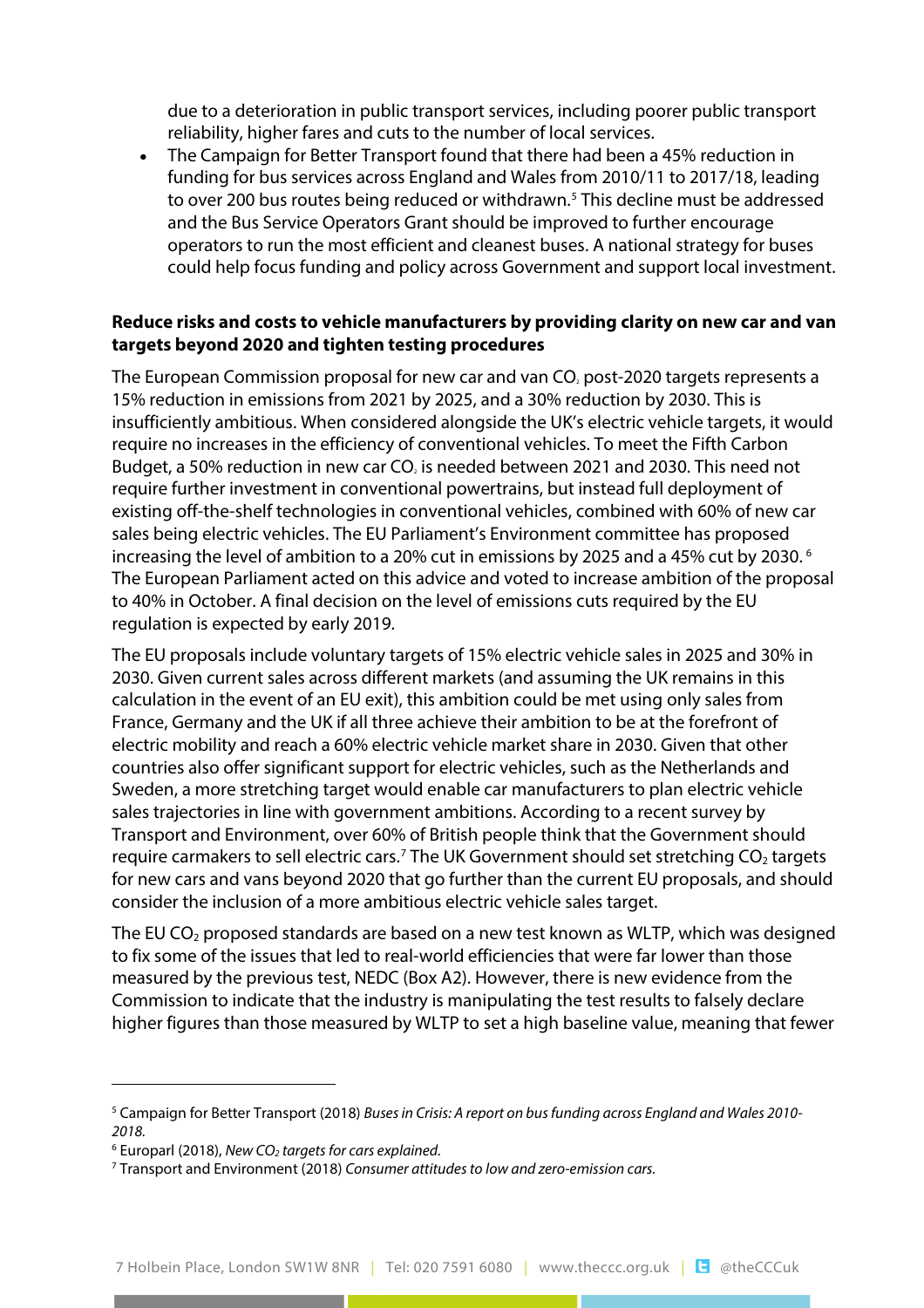reductions need to be made in the real world to achieve the percentage reductions required by the 2025 and 2030 standards.<sup>[8](#page-5-0)</sup> It is currently legal to declare a higher value than that measured by the test, with the rules only governing declaring a lower value. The test must be enforced with either real-world on-road testing or monitoring of data from fuel consumption meters, to ensure that the gap between the real world performance of vehicles and the performance measured by the test does not continue to grow. In October, the EU parliament voted in favour of introducing these real-world checks.

#### **Box A2.** Differences between the new (WLTP) and old (NEDC) test-cycles

The EU is introducing a new test-cycle, Worldwide Harmonised Light Vehicle Test Procedure (WLTP), which aims to reduce the gap between the results of the test-cycle used to measure the emissions of new cars and the actual emissions from cars driven on the roads, compared to the old test-cycle, NEDC (New European Driving Cycle). As shown in research conducted for the CCC in 2015, the gap between the efficiency measured using the test-cycle and the efficiency measured by cars driven in the real-world grew from 10% in 2002 to 35% in 2014, as a result of car manufacturers increasingly exploiting flexibilities in the NEDC test.

The new test procedure, WLTP, reduces the opportunities to cheat the test, by driving the vehicle for longer and using a wider variety of speeds and acceleration, as well as eliminating some practices that manufacturers have used to artificially lower test results (which include over-inflating tyres and choosing to test the lightest possible version of the vehicle). However, there are still some measures that manufacturers can exploit including using different tyres for testing than those available for sale, using special test drive modes and installing technologies that do not reduce emissions as effectively on the road. The gap between test-cycle and real-world driving performance for plug-in hybrids is also heavily dependent on how frequently they are charged, which will become increasingly important as they begin to represent a larger proportion of the fleet.

In the transition from the NEDC test to the WLTP test, the industry plans to test cars using both the old NEDC test, which will be used to assess whether car manufacturers have met the 2020/21 targets, and the new WLTP test, which will be used to establish a baseline for the proposed 2025 and 2030 percentage reduction targets. By configuring versions of cars that produce low NEDC test results whilst also inflating the WLTP test result, car manufacturers can artificially raise the baseline from which the percentage reductions required by the new targets are measured, giving themselves an easier target in 2025 and 2030.

In addition, whilst there are rules governing a declaring a lower value than those measured by the test, the WLTP regulation allows carmakers to declare a higher result. In July, the European Commission found evidence that the WLTP emission values officially declared by manufacturers may be inflated, without a corresponding increase of their NEDC emission values. The available data they found indicates that on average, the measured WLTP values were inflated by 4.5%. The largest inflations found were up to 13%.

To ensure that the regulations are not weakened by these opportunities to manipulate the test, the test must be enforced by a real-world emissions measurement. This could involve using a real-world

<span id="page-5-0"></span><sup>8</sup> European Commission (2018) *Non-paper: CO2 regulations for cars/vans: Risk of inflated starting point for calculating the 2025 and 2030 targets.*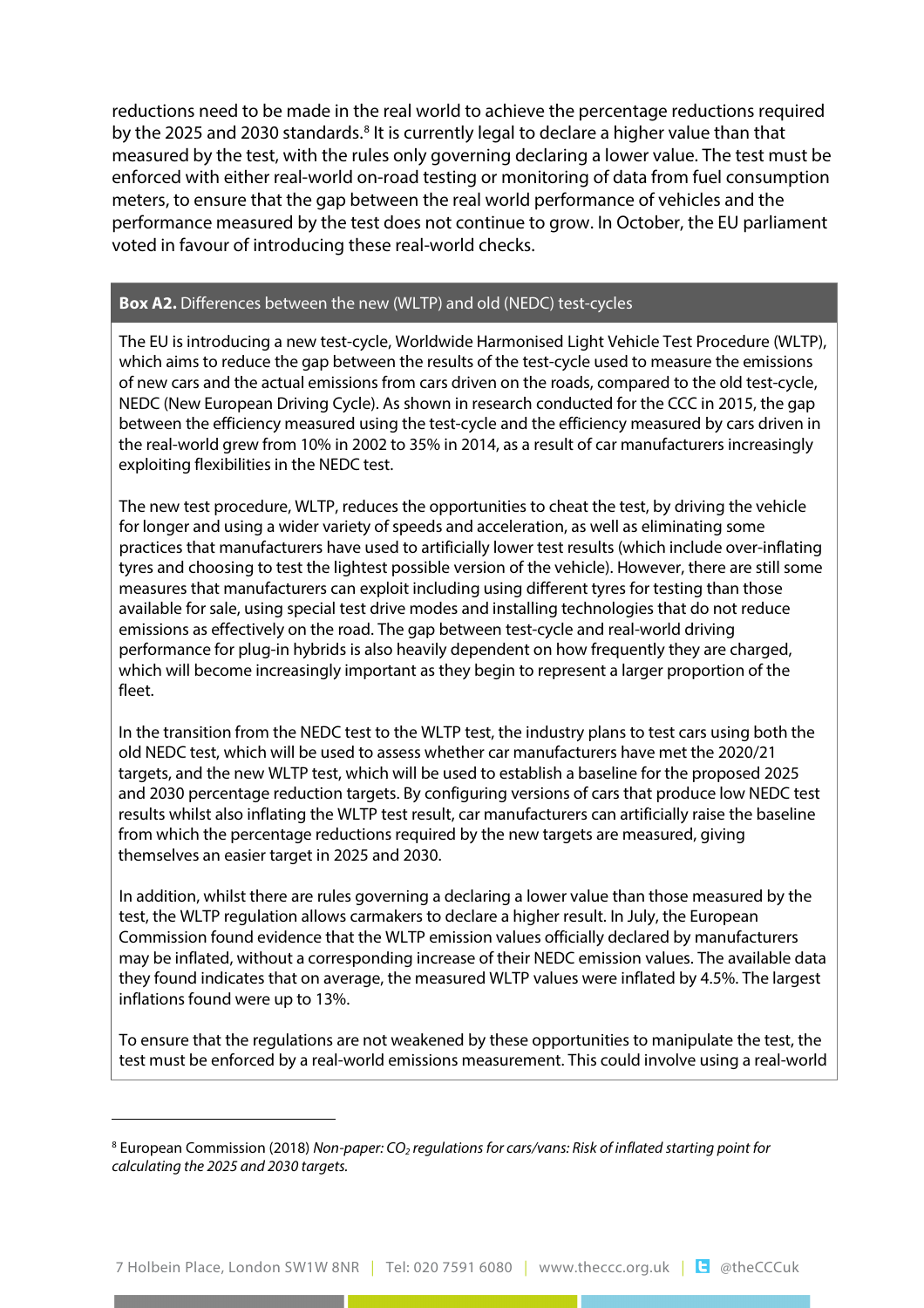#### **Box A2.** Differences between the new (WLTP) and old (NEDC) test-cycles

 $CO<sub>2</sub>$  test, similar to those implemented to measure air quality emissions or by using real-world fuel consumption data from fuel- consumption meters. As of 2021, all new cars should be fitted with fuel consumption meters, but the Commission only plans to use this data to monitor the gap between the test and real-world driving in 2025. Instead, from 2021, data from these meters could be used to ensure that the gap between the test and real-world driving does not grow and therefore that all efficiency improvements introduced by manufacturers to achieve the 2025 and 2030 targets are also leading to real world reductions in emissions.

**Sources:** Transport and Environment (2018) *Ending the cheating and collusion: Using real-world CO2 measurements within the post-2020 CO2 standards;* Element Energy and ICCT for the Committee on Climate Change (2015) *Quantifying the impact of real-world driving on total CO<sub>2</sub> emissions from UK cars and vans;* European Commission (2018) *Non-paper: CO2 regulations for cars/vans: Risk of inflated starting point for calculating the 2025 and 2030 targets.*

### **Accelerate uptake of cleanest vehicles**

Our previous advice set out the need to provide up-front support for EVs until they become cost-competitive with conventional vehicles. Whilst the current plug-in car and van grants provide the main source of funding for EV support, fiscal measures such as Vehicle Excise Duty (VED), Company Car Tax (CCT) and fuel duty also provide important signals.

As well as providing an important source of revenue, fuel duty is an effective way of encouraging fuel efficiency and reducing carbon emissions.[9](#page-6-0) A fuel duty escalator, whereby the rate of duty on fuel rises above the rate of inflation, has been in operation intermittently since the early 1990s. Fuel duty rates have been frozen over the past 8 years, and the most announcement, in October 2018, is that they would remain so for another year. A recent study has pointed to the unintended consequences of this measure on the transport sector.<sup>[10](#page-6-1)</sup> The research suggests that the direct result of the fuel duty freeze since 2011 has been:

- A 4% increase in traffic growth.
- An additional 4.5 million tonnes of  $CO<sub>2</sub>$  on UK roads.
- An increase in NOx and particulate matter, leading to poorer air quality.
- A fall in public transport usage of between 1-4% resulting in up to 60 million fewer rail and up to 200 million fewer bus journeys.

The growth in travel demand and shift away from more sustainable transport modes goes against some of the most cost-effective ways that we have identified to reduce transport emissions.

Plug-in car and van grants have been in place since 2011 and have helped incentivise the uptake of EVs, although they are not high enough to achieve full cost parity with conventional vehicles. We welcome government commitments for grants to continue in some form until 2020, although current rates have only been guaranteed until October 2018. It is important that government commits to extend support for EVs until they become costcompetitive with conventional vehicles, and that the level of the grant is sufficient to provide

<span id="page-6-1"></span><span id="page-6-0"></span><sup>&</sup>lt;sup>9</sup> House of Commons Briefing Paper (2018) Taxation of Road Fuels.<br><sup>10</sup> Professor David Begg and Claire Haigh (2018) The unintended consequences of freezing fuel duty.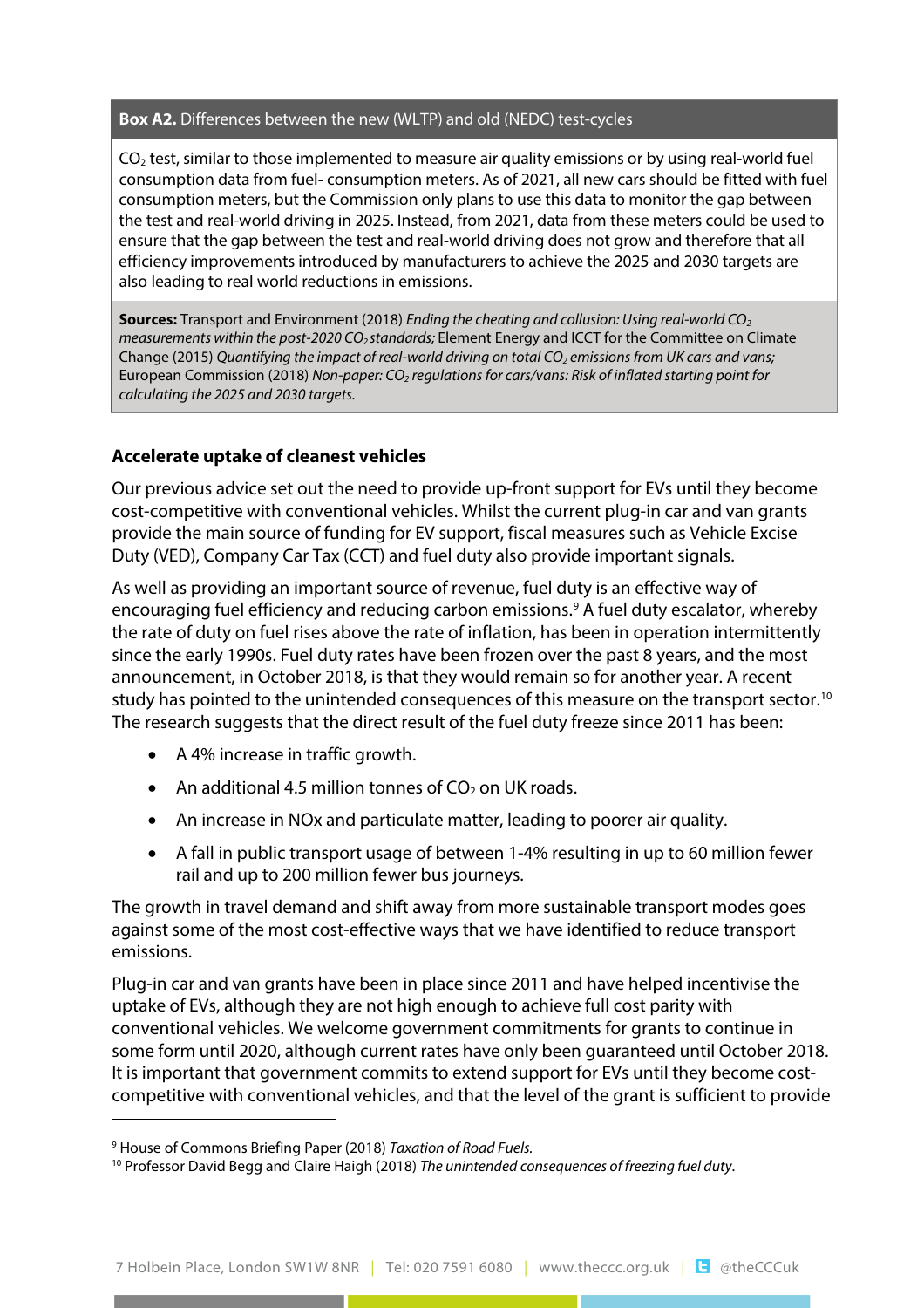an effective incentive for prospective EV customers. This would also provide greater certainty for vehicle manufacturers in research and development of the cleanest vehicles.

The current system of vehicle taxation is not doing enough to incentivise the purchase and leasing of lower-emitting vehicles. Vehicle Excise Duty (VED) is insufficiently differentiated in terms of gCO<sub>2</sub>/km when rates are considered over multiple years, and current company car tax arrangements could be encouraging the delay of battery electric vehicle (BEV) purchases until 2020/21. These issues should be addressed in the Autumn Budget to ensure that the UK's new car  $CO<sub>2</sub>$  does not continue to rise and the purchase of ultra-low emission vehicles (ULEVs) is sufficiently incentivised to support the still early market:

- Vehicle Excise Duty is differentiated by gCO<sub>2</sub>/km for all non-BEV vehicles. For the first year of ownership, rates range from £0 for cars  $\langle$  50gCO<sub>2</sub>/km to £2,070 for cars emitting over 255gCO<sub>2</sub>/Km. For all cars other than battery electric vehicles, rates for the second year onwards are barely differentiated by emissions, with plug-in hybrids, regardless of range, being charged £10 less a year than sports cars and SUVs. This system fails to incentivise plug-in hybrid electric vehicle (PHEV) ownership over petrol/diesel vehicle ownership, as the price premium attached to PHEVs significantly outweighs the saving in VED (even including the Plug-in Car Grant). For example, the VW Golf plug-in hybrid is over £5000 more expensive than the standard petrol VW Golf (after the Plug-in car grant) but the difference in VED is only approximately £150 reduction in the first year, followed by a £10 reduction in following years. This system could be improved by further incentivising long range plug-in hybrids by imposing range constraints to achieve the lowest VED rates, using the same banding system as the planned changes to Company Car Tax (CCT) in 2020. Changing VED to use the same bands as CCT will also reduce confusion.
- The relatively gradual differentiation of VED rates by band in the first year and the lack of differentiation in subsequent years does little to halt the shift to larger cars, which was identified in our 2018 Progress Report as the main reason for the unprecedented rise in new car  $CO<sub>2</sub>$  observed last year. Sales of low emitting superminis declined by 14% from 2016 to 2017, whilst sales of SUVs rose 5%, suggesting the first year differentiation of VED isn't doing enough to dampen the current market preference for larger vehicles. This is working against new car  $CO<sub>2</sub>$  regulations. Our analysis suggests that if car sales of each size had remained the same in 2017 as in 2016, then average test-cycle  $CO<sub>2</sub>$  intensity would have fallen by 0.8% in 2017 rather than rising by 0.8% as actually happened. A recent study showed that countries with the most differentiated purchase and annual taxes on cars (e.g. the Netherlands and Sweden) tended to have the largest improvements in new car emissions intensity.[11](#page-7-0)
- In its consultation on reform of VED for vans, we welcome the Government's option to include zero emission mileage within the band ranges, and believe there should be a strong incentive to purchase the cleanest vehicles, including for EVs, through steep differentiation of first year rates by emissions per km.[12](#page-7-1) Van VED is currently levied at £250 per year for most light goods vehicles. The suggested new van VED bands in the consultation, which include first year rates of £0 for battery electric vehicles and rates

<span id="page-7-0"></span><sup>11</sup> Denis Dineen, Lisa Ryan & Brian Ó Gallachóir (2017*) Vehicle tax policies and new passenger car CO2 performance in EU member states, Climate Policy, DOI:10.1080/14693062.2017.1294044* 

<span id="page-7-1"></span><sup>12</sup> HM Treasury (2018) *Vehicle Excise Duty for vans: consultation.*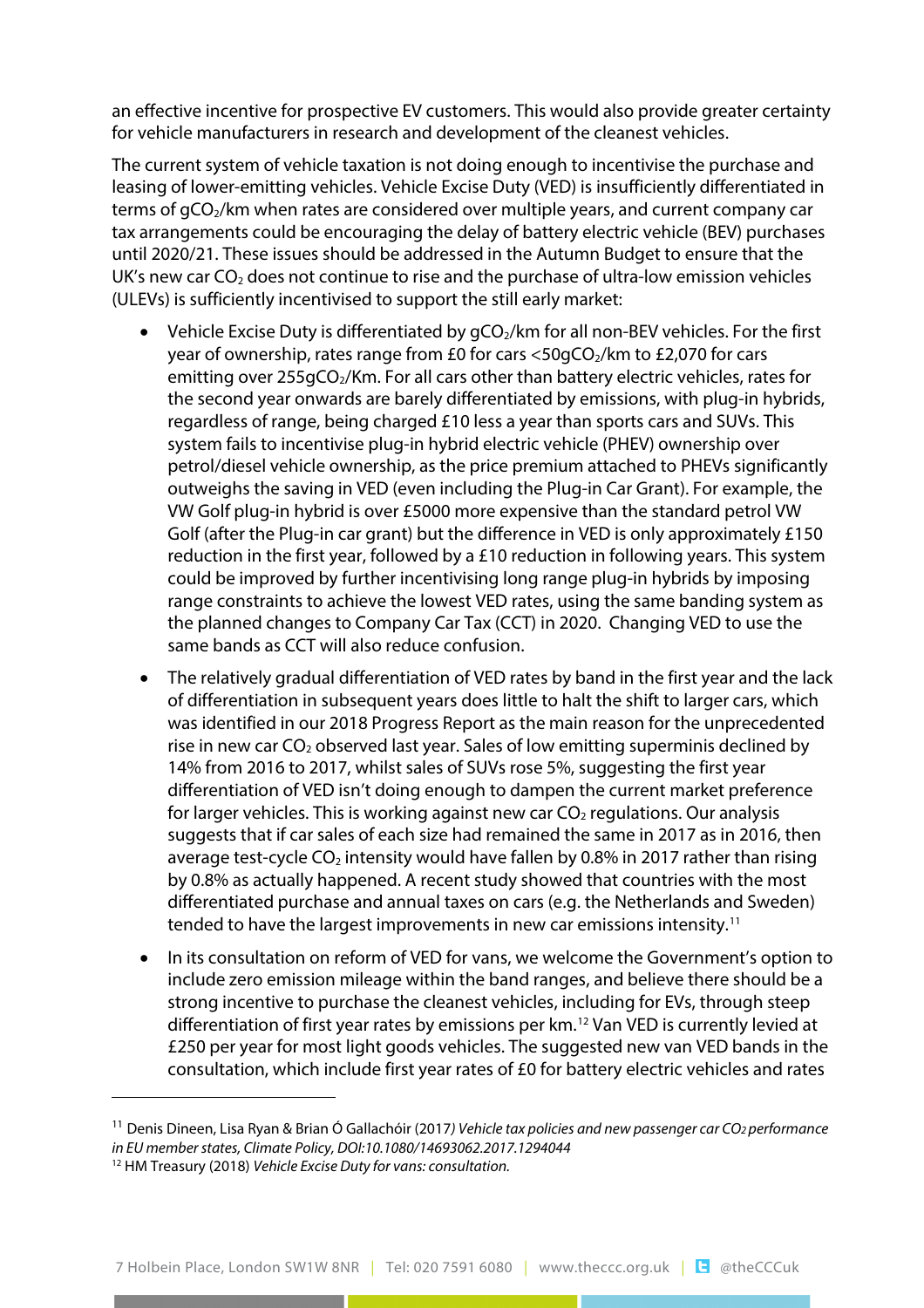of £5-20 depending on the mileage of plug in hybrids, rising to £500 for conventional vehicles, represent a significant improvement on the current system. The van benefit charge and the van fuel benefit charge should also be reformed to use  $CO<sub>2</sub>$  bands.

• Company car tax is also failing to incentivise ULEV sales in the short term. Employees in receipt of company cars that are also used in a private capacity are in receipt of a benefit in kind, and are taxed on this benefit accordingly. A finely graduated, best-inclass system is in place for 2020/21 to make sure this tax takes account of emissions, but until then, ULEV tax rates will be increasing from 2018/19 to 2019/20 and there is no tax incentivising the choice of BEVs over PHEVs (see Table A1.1), suggesting that some customers may delay getting a BEV or long-range PHEV until 2020/21 given the significant drop in tax rate that will occur in that year. The company car tax system should be addressed to avoid BEV uptake stalling until the lower rates come in. A survey conducted for the British Vehicle Rental and Leasing Association (BVRLA) showed that 42% of senior decision makers in small and medium size businesses who use vehicles would be likely to increase the number of electric vehicles they use if national and local government offered greater support, including tax incentives, free parking and more charging infrastructure.[13](#page-8-0)

| Table A1.1. Company car tax rates                       |                      |           |           |                |  |
|---------------------------------------------------------|----------------------|-----------|-----------|----------------|--|
| $CO2$ bands                                             | <b>Range (miles)</b> | 2018/19   | 2019/20   | 2020/21        |  |
| $0$ gCO <sub>2</sub> /km                                |                      | 13        | 16        | $\overline{2}$ |  |
| 1 - 50 gCO <sub>2</sub> /km                             | >130                 | 13        | 16        | $\overline{2}$ |  |
| 1 - 50 $gCO2/km$                                        | $70 - 129$           | 13        | 16        | 5              |  |
| 1 - 50 gCO <sub>2</sub> /km                             | $40 - 69$            | 13        | 16        | 8              |  |
| 1 - 50 gCO <sub>2</sub> /km                             | $30 - 39$            | 13        | 16        | 12             |  |
| 1 - 50 gCO <sub>2</sub> /km                             | $30$                 | 13        | 16        | 14             |  |
| 51 gCO <sub>2</sub> /km and over                        |                      | $16 - 37$ | $19 - 37$ | $15 - 37$      |  |
| <b>Source: HMRC (2018) Company Car Tax Consultation</b> |                      |           |           |                |  |

<span id="page-8-0"></span><sup>13</sup> YouGov for BVLRA (2018) *BVLRA pledgesto rapidly increase plug-in vehicle take up.*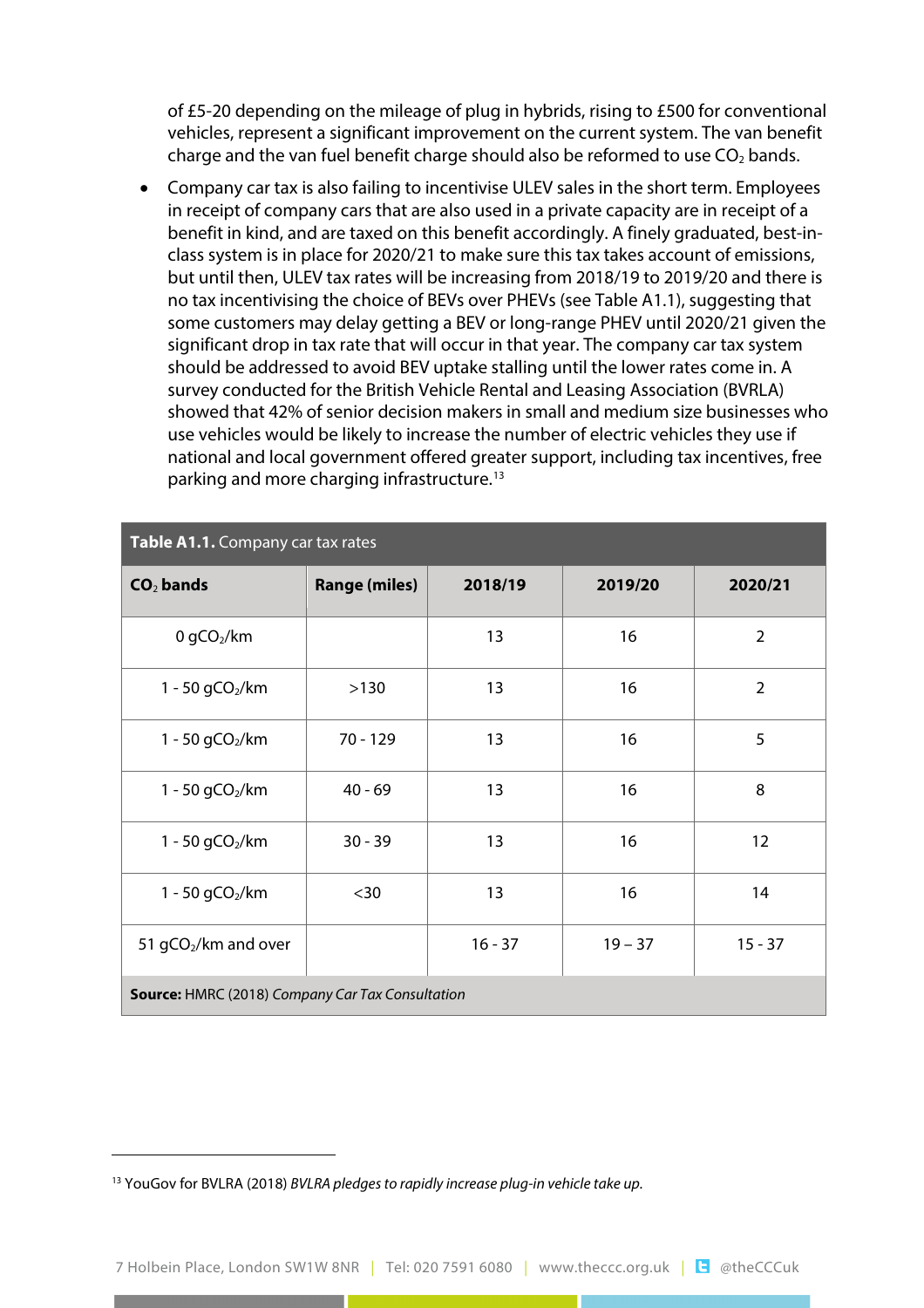# **Address supply issues and long waiting times for electric vehicles**

and 2 hydrogen fuel cell vehicles. There are also several high profile models being released over the coming year, including the Audi E-tron Quattro and E-tron Sportback, the BMW allelectric Mini, [th](#page-9-0)e Mercedes EQ C, the Porsche Taycan and the VW ID. However, some car manufacturers still have no electric vehicles models for sale within the UK, such as Vauxhall, Skoda, Seat and Fiat. Given many manufacturers attract strong brand loyalty (40-60% of car owners trade in the same brand of car), the lack of choice among some is a factor holding back [EV](#page-9-1) sales.14 Overall, the number of ULEV models available has increased from 46 models in June 2017 to 57 in September 2018, consisting of 23 battery electric vehicles, 32 plug-in hybrid vehicles

Analysis by Transport and Environment suggest that the 2020/21 new car  $CO<sub>2</sub>$  target is likely to be met by most manufacturers, and ICCT have estimated that announced future year sales from car manufacturers should be sufficient to meet the US, European and Chinese targets by 2025.15 In the shorter term however, there is increasing evidence that there is currently a higher demand for EVs than there is supply, leading to closed order books and long waiting times for some models. In April, VW announced that the factories for the Passat GTE and the Golf GTE Plug-in hybrids were at full capacity and therefore orders were temporarily stopped from being accepted, while facing delays on delivering earlier orders. BMW has stopped Series 3 and X5 orders while the 225xe Active tourer is available with a five month waiting list.

Transport and Environment also reported that just 1.5% of advertising spend was on zero emission models and 1.4% on plug-in hybrids in the EU's largest car markets: Germany, France, UK, Italy and Spain. In Norway, which has over 50% electric vehicle market share, advertising spend on zero emission cars was much higher at 10%, indicating that companies are not focusing on increasing market share in countries w[ith](#page-9-2) lower electric vehicles sales.

There is also evidence that increased uptake of alternatively fuelled vehicles is being hindered by confusion and inaccurate perceptions among consumers and by, in some cases, deliberate actions from within the automotive sector itself.<sup>16</sup> A survey of more than 1,000 drivers found that customers are confused about the relative capabilities of hybrids and electric vehicles (EVs).

Of those surveyed, a third cited range anxiety as a reason for hesitating to buy a hybrid model, despite it being a factor that only affects EVs. Moreover, the Financial Times reported in August that car manufacturers are excluding electric options from dealership bonus schemes. Recent research conducted in Denmark, Finland, Iceland, Norway and Sweden found that dealers were dismissive of EVs, misinformed shoppers on vehicles specifications and steered customers towards petrol and diesel vehicle options.

We recommend the Government investigate the way the EV market is operating in terms of:

- Whether the lack of choice of electric models among some manufacturers and willingness to sell EVs is presenting a barrier to uptake.
- Understanding of the issues around long delivery times and closed order books.

<span id="page-9-1"></span><span id="page-9-0"></span><sup>14</sup> Edmunds (2018) *Loyalty report.*

<span id="page-9-2"></span><sup>15</sup> Lutsey, N. ICCT (2018) *The future is electric, but [why's it taking so](https://www.autocar.co.uk/car-news/industry/confusion-hinders-hybrid-and-ev-sales) long?*

<sup>16</sup> [Simpson](https://www.autocar.co.uk/car-news/industry/confusion-hinders-hybrid-and-ev-sales) Carter survey for Autocar (2018) https://www.autocar.co.uk/car-news/industry/confusion-hindershybrid-and-ev-sales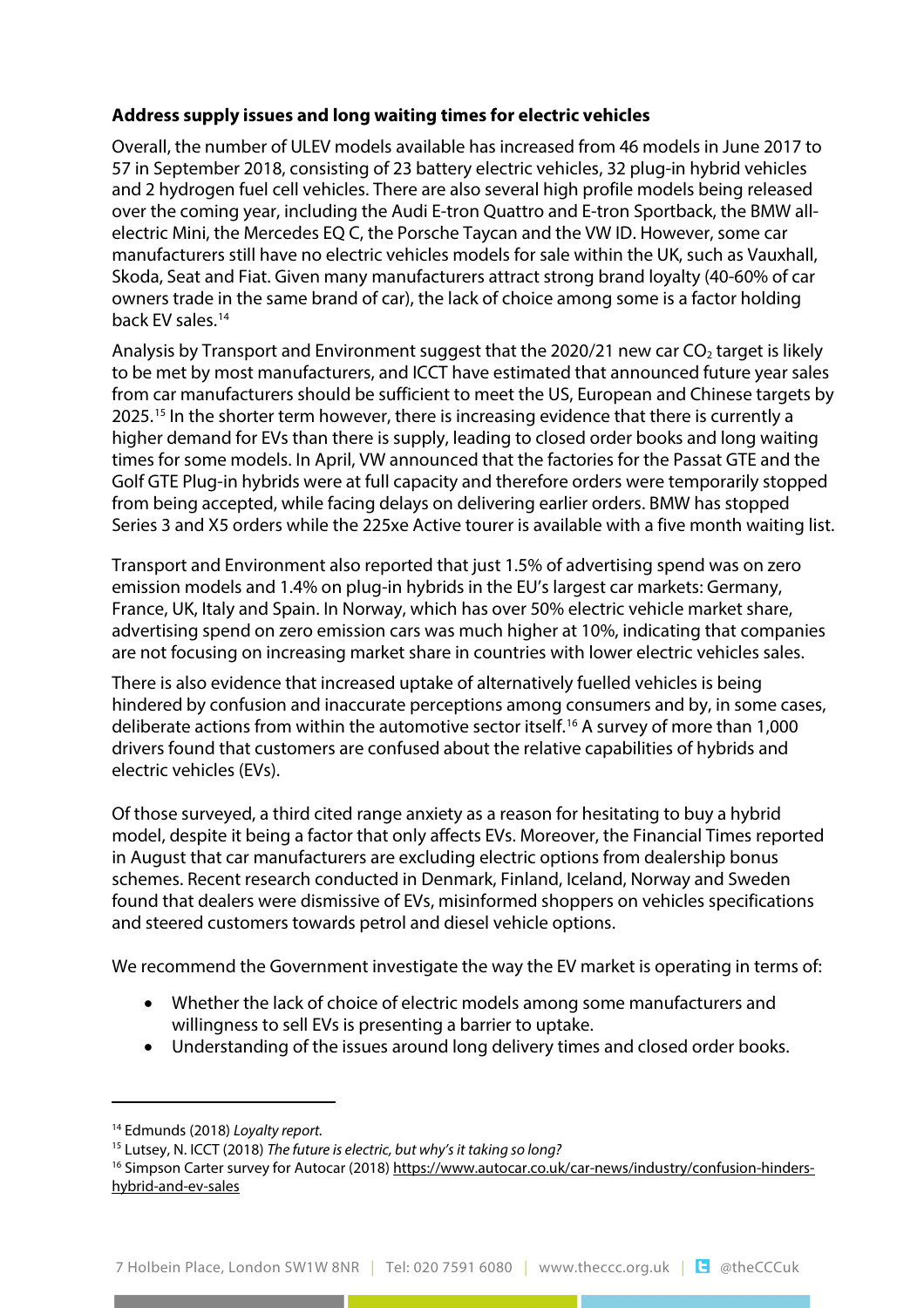# **Support the efficient rollout of affordable EV charging infrastructure**

Commitments to improve charging infrastructure across the UK in the Road to Zero strategy are welcome and include:

- Introducing a requirement for charge point infrastructure to be installed in all new homes in the UK.
- Working with industry to set requirements for smart charge points.
- Expanding the On-street Residential Chargepoint scheme for local authorities to roll out infrastructure on residential streets.
- Updating guidance to ensure all new lampposts in appropriate areas include charging points.

We also welcome the main elements of the Automated and Electric Vehicles Act which received Royal Assent in July. This new legislation gives the government new powers to require motorway service stations to install chargers and allows metropolitan mayors to request that large fuel retailers in their area install chargers. Whilst the Alternative Fuels Infrastructure Regulations 2017 already gave the government powers to ensure charge point providers allow motorists to 'pay-as-you-go', the Act adds additional powers to prescribe which methods of payment must be available. It also gives the government power to ensure charging points are compatible with all vehicles and also to set standards for reliability. We will be assessing how these elements are working in our annual Progress Reports.

The CCC published research in January showing that to meet long distance en route charging requirements, the number of rapid chargers near the major roads network needs to expand to around 1170 by 2030. In addition, the number of publically available chargers for 'top-up' charging around towns and local areas must increase to over 27,000 by 2030. In our Progress Report next year, we will set an indicator to assess whether the government is on track in developing this infrastructure.

Charging provision across the country is developing at different paces. There have been large increases in the number of chargers in Central London, Eastern Scotland and South Western Scotland. However, four areas of the country installed less than 10 new chargers this year – East Yorkshire and Northern Lincolnshire, Bradford, Doncaster and Cardiff. It is important to understand the barriers to installing further charging infrastructure in these areas, so drivers across the country are able to choose an electric vehicle, regardless of where they live.

The charging infrastructure required near motorways and major roads to enable electric vehicles to complete trips longer than the range of their vehicle is also developing. The need for this infrastructure is concentrated near busy motorways, with Lancashire likely to require the highest number of additional chargers to enable long journeys using the M6, yet as of June 2018 no new chargers had been installed in the past year.

The Electric Nation project is the world's largest smart charging trial with approximately 700 partici[pa](#page-10-0)nts with 40 different makes and models of EV, spanning the area covered by the distribution network operator Western Power Distribution - the Midlands, the South West and Wales.<sup>17</sup> They have tested two smart charging systems. The customers signing up to this trial are likely to be early adopters of EVs who are interested in the technology as the only financial incentive for joining the trial is a free smart charger. Even for this group of people, the trial found that for one of the systems, 50% of customers did not use the provided app at

<span id="page-10-0"></span><sup>17</sup> Electric Nation (2018) *Presentation at Cenex-LCV 18: Electric nation update: Driver interaction with EV smart charging.*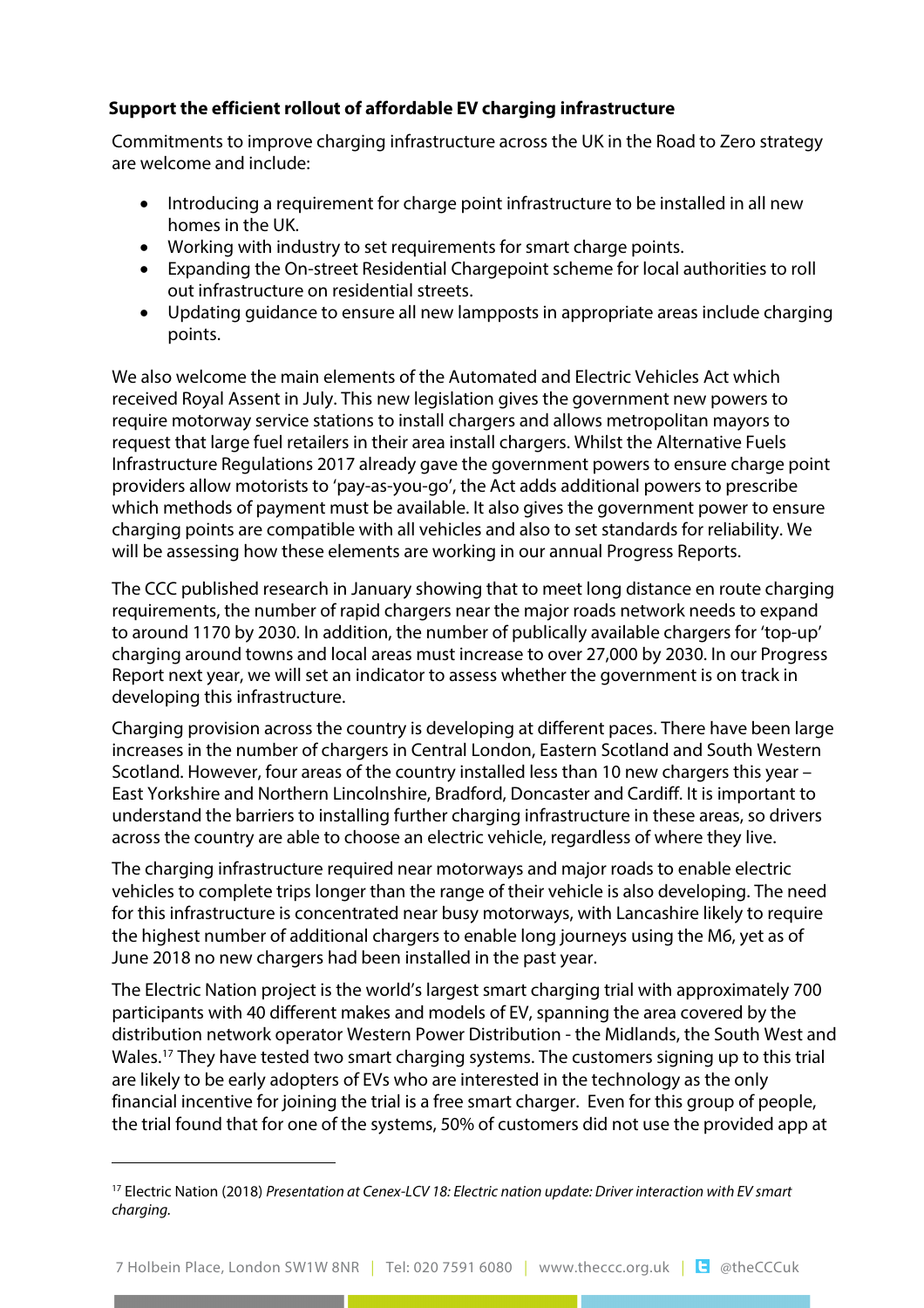all, and for the other system, 60% did not respond to the invitation to use the system. This likely demonstrates the need to provide financial incentives to charge at optimal times, otherwise the mass market customer seems unlikely to engage with smart charging.

There is mixed evidence on the reliability of EV charging infrastructure. A recent survey for Zap-Map found that most networks had a positive satisfaction score of above 50%. However, a significant proportion of the users of some networks are dissatisfied with the service they are receiving.[18](#page-11-0) Poor reliability, unit communication issues, and higher-than-average charging costs were the main issues raised. The survey also found that, on average, the UK's public EV charging infrastructure reliability is improving. Analysis in July 2017 showed that 14.8% of devices were out of service (including 4.1% partially operational). By August 2018, this had reduced to 8.5% being out of service (1.1% partially).

It is important that government monitors closely the development of EV charging infrastructure, to ensure it is not preventing uptake of EVs across the UK. A wider assessment of the barriers to uptake from reliability and unfamiliarity issues should be undertaken. Further work also needs to be done to assess the infrastructure requirements for larger vehicles including heavy vans, trucks, blue light vehicles and tractors. These are likely to have different needs in terms of space for charging, type of charge points and could also be location specific.

# **Tackle emissions from trucks**

The European Commission released proposed standards for  $CO<sub>2</sub>$  emissions from trucks in May 2018, aiming to reduce the average  $CO<sub>2</sub>$  emitted from new heavy duty vehicles by 15% in 2025 and by 30% in 2030 (from a 2019 baseline). These standards apply to both articulated and rigid heavy duty vehicles, but apply to the tractor of articulated vehicles only. The inclusion of trailers in the standards would offers potential for greater efficiency reductions by reducing aerodynamic drag, rolling-resistance and the weight of the tractor-trailer combination.

The Road to Zero strategy includes a voluntary commitment by the freight industry to reduce emissions by 15% by 2025 from 2015 levels. It's important that emissions across the sector are monitored to ensure that a voluntary commitment leads to real emissions reductions, and that the target is made mandatory if necessary. For fleets which are especially successful at reducing emissions, best practice should be shared across the sector. The freight portal developed by the Energy Saving Trust to support operators in this transition would be a useful way to share case studies.

Results of recent testing of natural gas trucks to measure potential emissions reductions both from a greenhouse gas and an air quality perspective should be released, to ensure that operators can use these results to make decisions on the future of their fleets if they are proven to lead to real world reductions. For lighter trucks, electrification should be explored in the first instance.

The DfT have recently issued a call for evidence for proposals on how more 'last mile' deliveries can be carried out using electric cargo bikes and electric vans, and what incentives

<span id="page-11-0"></span><sup>18</sup> Zap-Map (2018) https://www.zap-map.com/zap-map-survey-reveals-top-ev-charging-networks/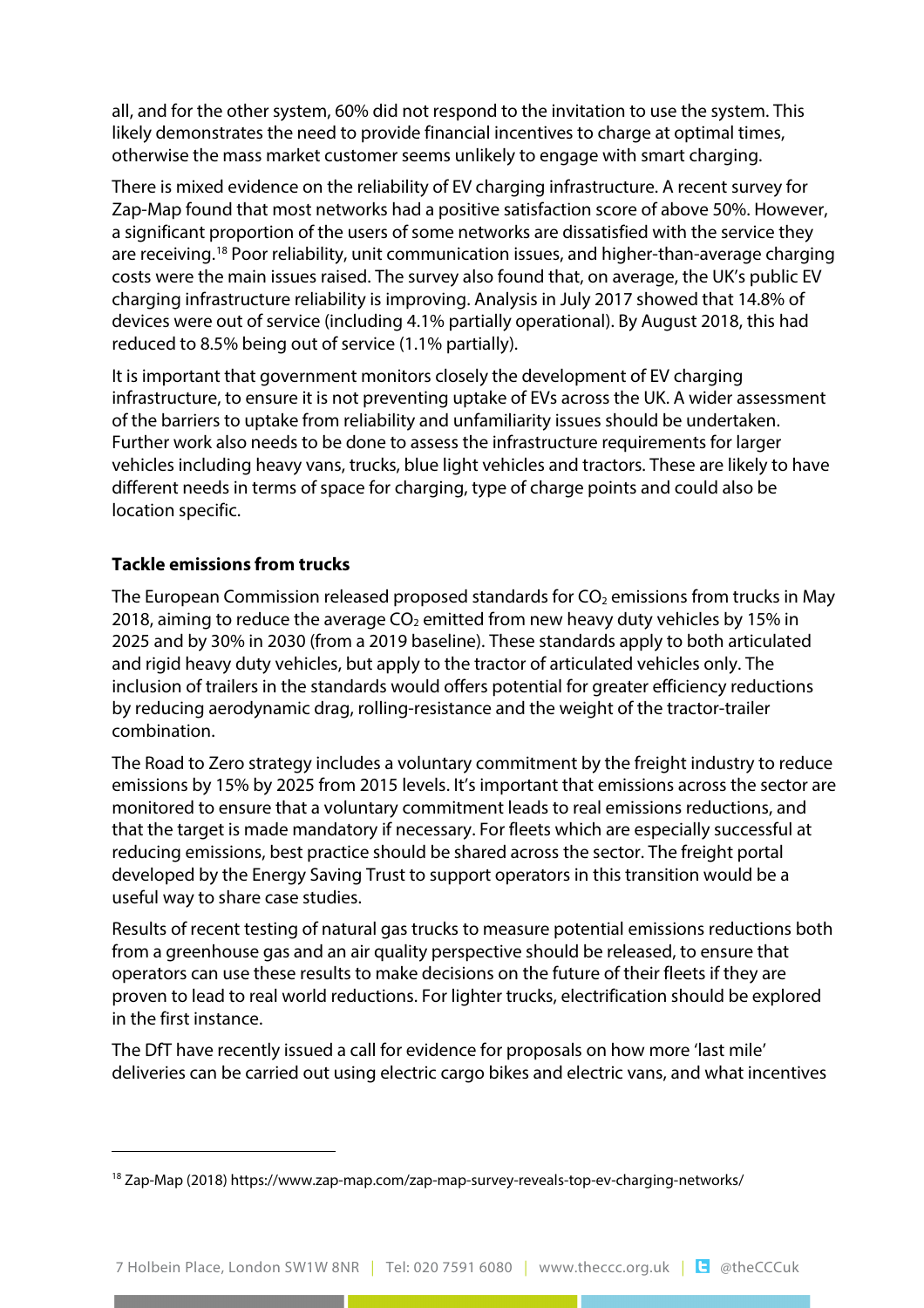might be appropriate to encourage a large-scale shift to cleaner last-mile delivery options. A recent trial of e-cargo bikes for Sainsbury's online grocery deliveries, funded by DfT, found that 97% of orders could be fulfilled in a single e-cargo bike drop, and that delivery routes and journey times were shorter due to the bikes making use of cycle and bus lanes.<sup>19</sup> The time spent dropping off the goods was also found to be shorter, due to the ability of e-cargo bikes to park at or closer to delivery locations. The Government has announced £2m to support the uptake of e-cargo bikes, but has not yet announced the level of funding available per bike.

### **Policy gap**

Our assessment of the Road to Zero strategy indicates that there remain significant risks to meeting carbon budgets. The analysis shows there is a policy gap of 14 MtCO<sub>2</sub>e by 2030 in cost-effective abatement potential for which there are no policies, and 42 MtCO<sub>2</sub>e at risk due to lack of firm policies and measures or those with delivery risks (Figure A1.1).



<span id="page-12-0"></span><sup>19</sup> DfT (2018) *The Last Mile: A Call for Evidence on the opportunities to deliver goods more sustainably.*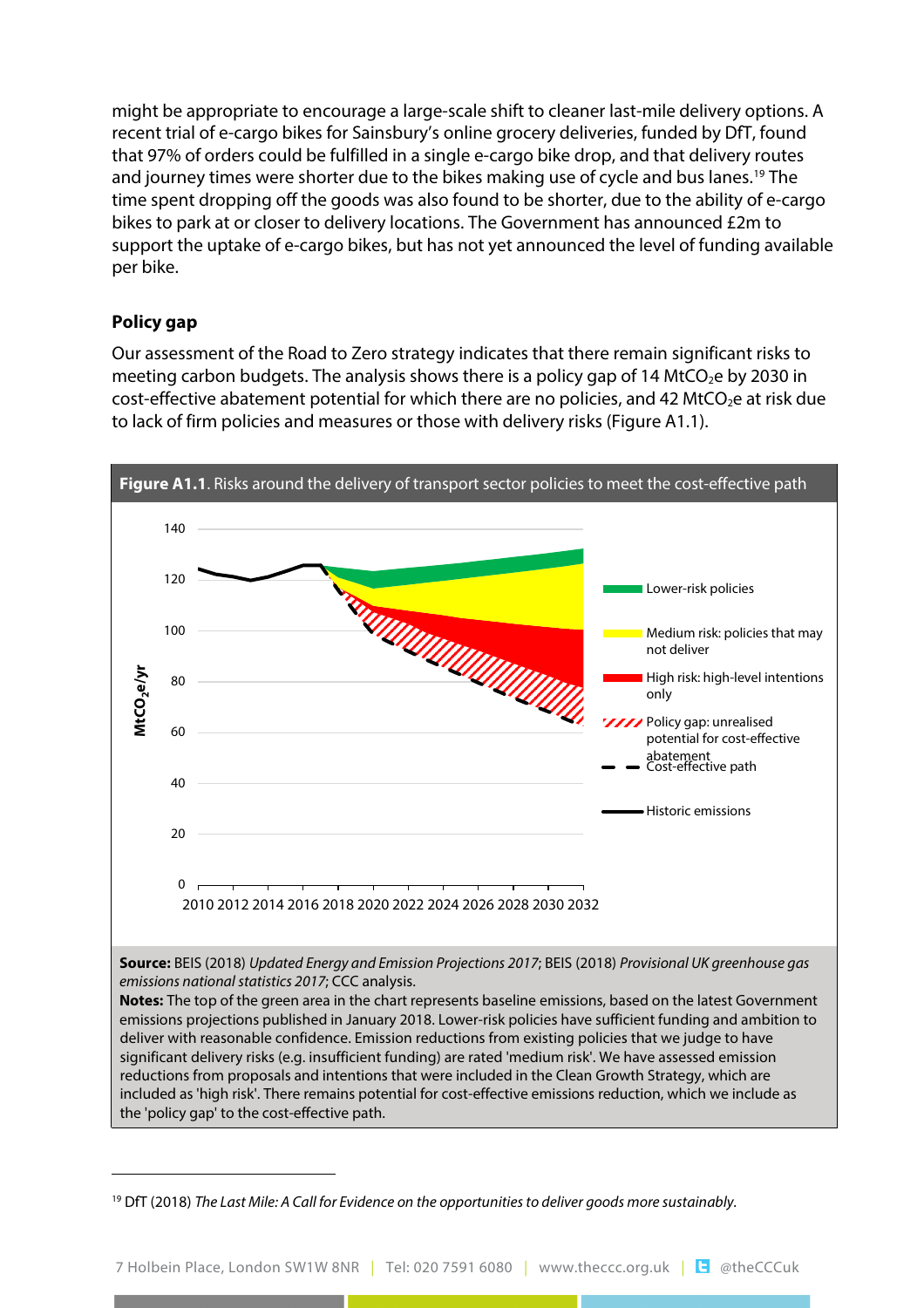The Government must remove the policy gap for the fourth carbon budget by 2020, and by 2023 for the fifth carbon budget. Table A1.2 lists actions that must be taken to ensure policies with delivery risks, proposals and intentions become lower risk policies.

| Table A1.2. Key actions required to remove risks around policy delivery and close the gap to the<br>cost-effective path                                                                                                                                                                                                                                                                                                                                                                                                                                                                             |               |  |  |
|-----------------------------------------------------------------------------------------------------------------------------------------------------------------------------------------------------------------------------------------------------------------------------------------------------------------------------------------------------------------------------------------------------------------------------------------------------------------------------------------------------------------------------------------------------------------------------------------------------|---------------|--|--|
| <b>Key action required</b>                                                                                                                                                                                                                                                                                                                                                                                                                                                                                                                                                                          | <b>Timing</b> |  |  |
| Set out the legislative procedure for the UK regulatory approach to the EU<br>2021/21 new car and van $CO2$ targets in the event of an EU exit. If the UK is not<br>covered by these targets, there is little incentive for manufacturers to sell their most<br>efficient and ultra-low emission vehicles here.                                                                                                                                                                                                                                                                                     | 2019          |  |  |
| Stretching $CO2$ targets for new cars and vans are needed beyond 2020 that go<br>beyond current EU proposals. These should require a high uptake of EVs and<br>exploit the most efficient technologies available today for conventional vehicles.<br>Flexibilities and loopholes in the current testing regime need to be removed in the<br>transition to the new test procedure (WLTP) to restore public confidence in standards<br>and deliver real-world emissions reduction. A real-world testing regime or use of<br>actual fuel consumption data should be used alongside standardised tests. | 2019          |  |  |
| Policies to deliver a high uptake of electric vehicles to around 60% of new car and<br>van sales by 2030. Barriers to EV uptake should be tackled by providing time-limited<br>financial support and effective roll-out of infrastructure. Fiscal incentives for the<br>purchase of electric vehicles should be set out over this time period to provide<br>certainty for the industry, whether through grants, taxation or other local measures.<br>Significant co-benefits from these measures include air quality improvement and<br>opportunities for UK industry.                              | 2018-2024     |  |  |
| Ensure that plug-in hybrid electric vehicles deliver near-zero real-world<br>emissions by setting a minimum range for electric drive in 2035 so that almost all<br>trips can be completed without using the petrol/diesel engine.                                                                                                                                                                                                                                                                                                                                                                   | 2019          |  |  |
| Policies, including fiscal instruments, must align with new car and van<br>emissions targets to strengthen incentives to purchase cleaner vehicles. The<br>current move to higher emitting cars is undermining efforts to improve fleet<br>efficiency and must be addressed. The cut to company car tax for zero emission<br>vehicles should be moved forward from 2020/21 to 2019/20 to avoid penalising<br>drivers who wish to buy a battery electric vehicle with the current planned rate<br>increase.                                                                                          | 2018          |  |  |
| The UK must set out an approach to the EU HGV regulation proposals in the<br>context of EU exit. Otherwise technologies with fuel savings which greatly exceed<br>the up-front costs of technology and maintenance available today will not be<br>installed on new HGVs.                                                                                                                                                                                                                                                                                                                            | 2019          |  |  |